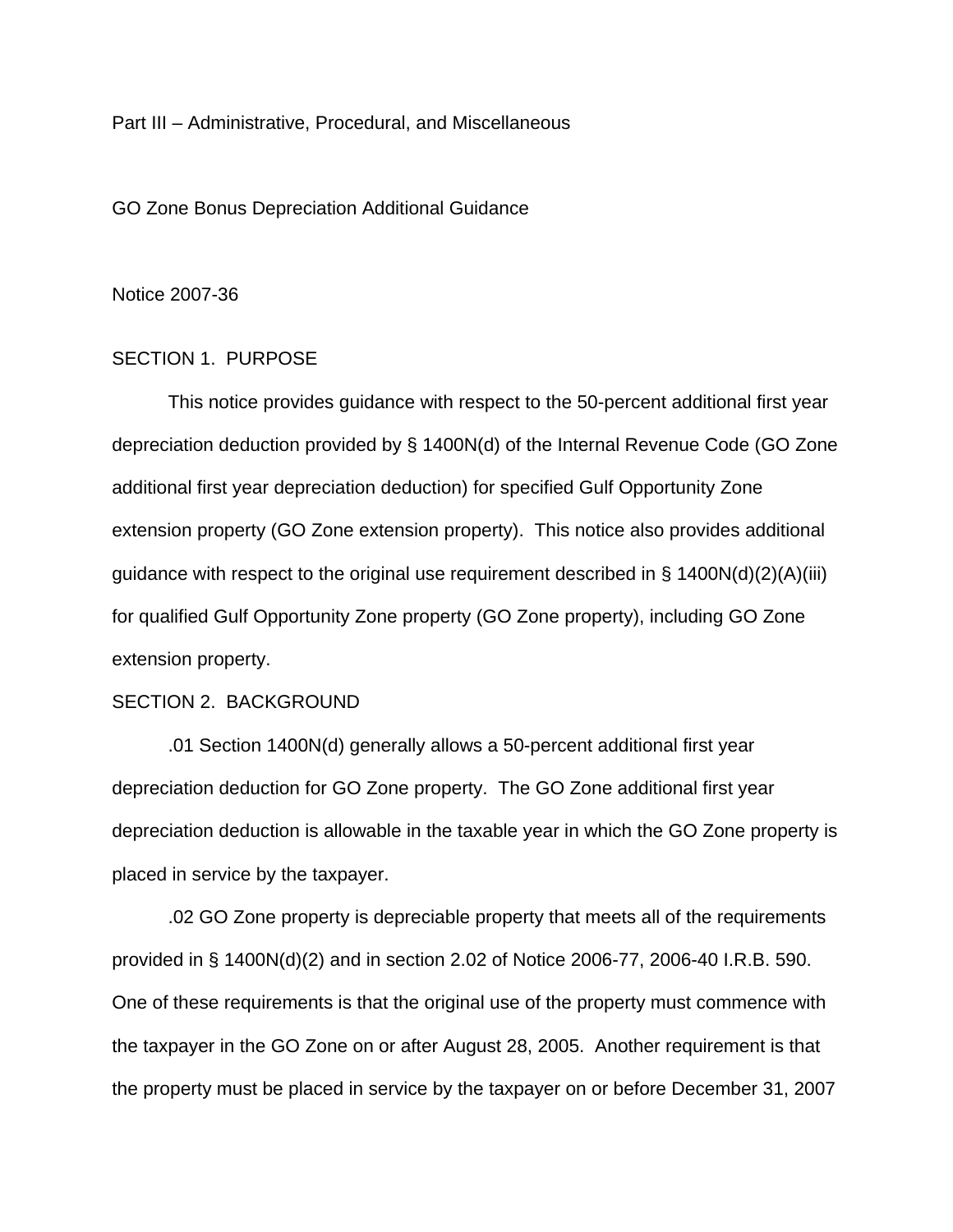(December 31, 2008, in the case of qualified nonresidential real property and residential rental property). Depreciable property described in § 1400N(d)(2)(B) and in section 2.03 of Notice 2006-77 is not eligible for the GO Zone additional first year depreciation deduction.

.03 Section 1400N(d)(6), added by section 120 of the Tax Relief and Health Care Act of 2006 (TRHCA), Pub. L. No. 109-432, 120 Stat. 2922, extends the placed-inservice date requirement for GO Zone extension property. Section 1400N(d)(6)(A) provides that in the case of any GO Zone extension property, § 1400N(d)(2)(A) is applied without regard to  $\S$  1400N(d)(2)(A)(v), which is the placed-in-service date requirement described in section 2.02 of this notice. Section 1400N(d)(6)(B) provides that Go Zone extension property is property substantially all of the use of which is in one or more specified portions of the GO Zone (as described in section 3 of this notice) and that is either (I) nonresidential real property or residential rental property that is placed in service by the taxpayer on or before December 31, 2010, or (II) in the case of a taxpayer who places a building described in (I) in service on or before December 31, 2010, property described in § 168(k)(2)(A)(i) if substantially all of the use of such property is in such building and such property is placed in service by the taxpayer not later than 90 days after such building is placed in service. In the case of any GO Zone extension property that is nonresidential real property or residential rental property, § 1400N(d)(6)(D) provides that the GO Zone additional first year depreciation deduction is applicable only to the extent of the adjusted basis of such property attributable to manufacture, construction, or production before January 1, 2010. For further guidance, see section 4 of this notice.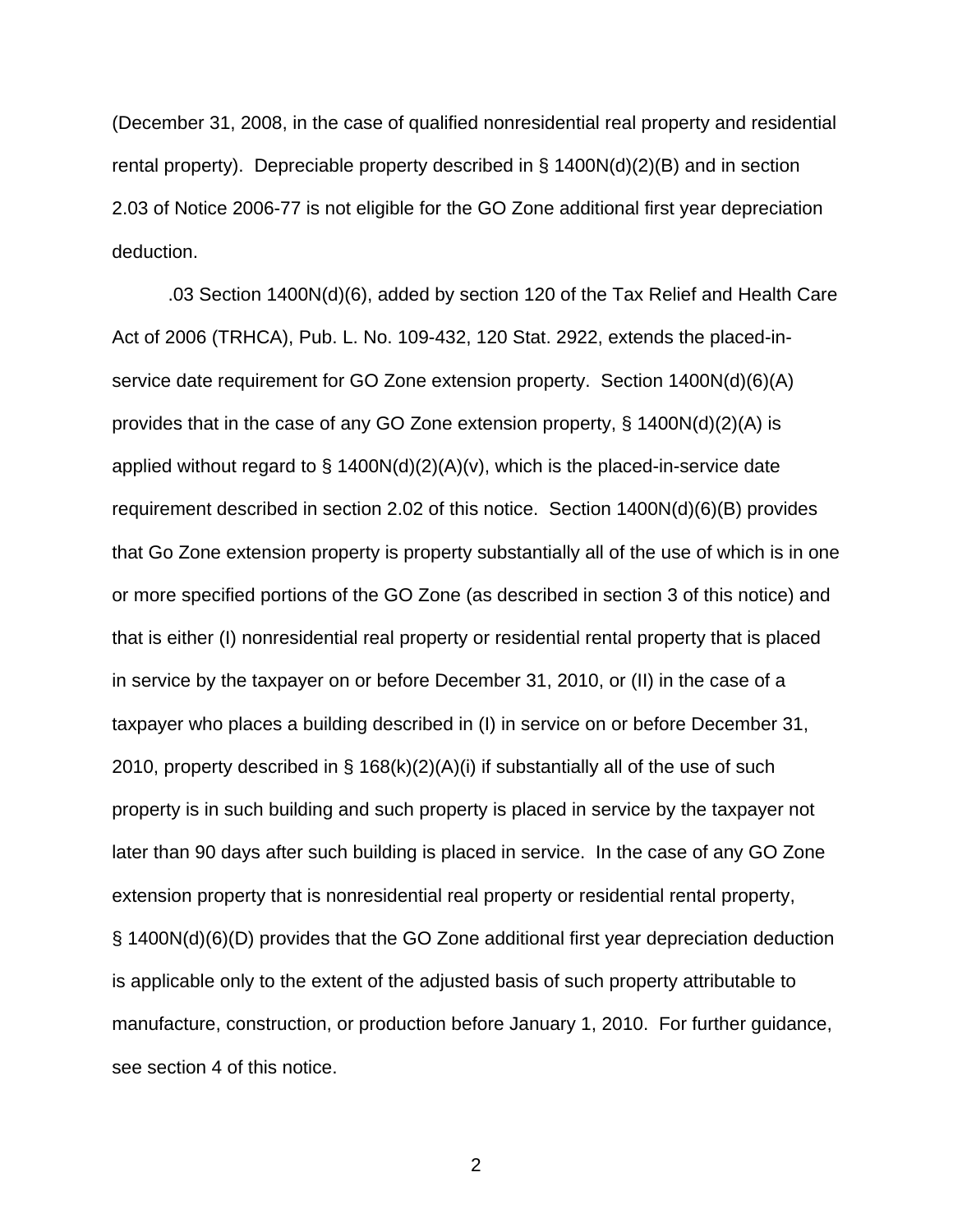.04 The counties and parishes in Alabama, Louisiana, and Mississippi that comprise the GO Zone are listed on page 2 of IRS Publication 4492, Information for Taxpayers Affected by Hurricanes Katrina, Rita, and Wilma, under Gulf Opportunity (GO) Zone (Core Disaster Area). In defining GO Zone extension property, § 1400N(d)(6)(C) provides that the term "specified portions of the GO Zone" means those portions of the GO Zone that are in any county or parish that is identified by the Secretary as being a county or parish in which hurricanes occurring during 2005 damaged (in the aggregate) more than 60 percent of the housing units in such county or parish that were occupied (determined according to the 2000 Census). The Joint Committee on Taxation's explanation of TRHCA references the data compiled, and published on February 12, 2006, in Current Housing Unit Damage Estimates Hurricanes Katrina, Rita, and Wilma, which is available at

www.dhs.gov/xlibrary/assets/GulfCoast\_HousingDamageEstimates\_021206.pdf in identifying the counties and parishes that qualify as specified portions of the GO Zone. See Staff of Joint Committee of Taxation, Technical Explanation of H.R. 6408, the "Tax Relief and Health Care Act of 2006," as Introduced in the House on December 7, 2006, at 40, n.52 (December 7, 2006). For further guidance, see section 3 of this notice.

.05 With respect to the original use requirement described in section 2.02 of this notice, section 2.02(3) of Notice 2006-77 provides that rules similar to the original use rules in § 1.168(k)-1(b)(3) of the Income Tax Regulations apply. In addition, used property will satisfy the original use requirement so long as the property has not been previously used within the GO Zone. The Treasury Department and the Internal Revenue Service have learned that taxpayers are uncertain how to apply the original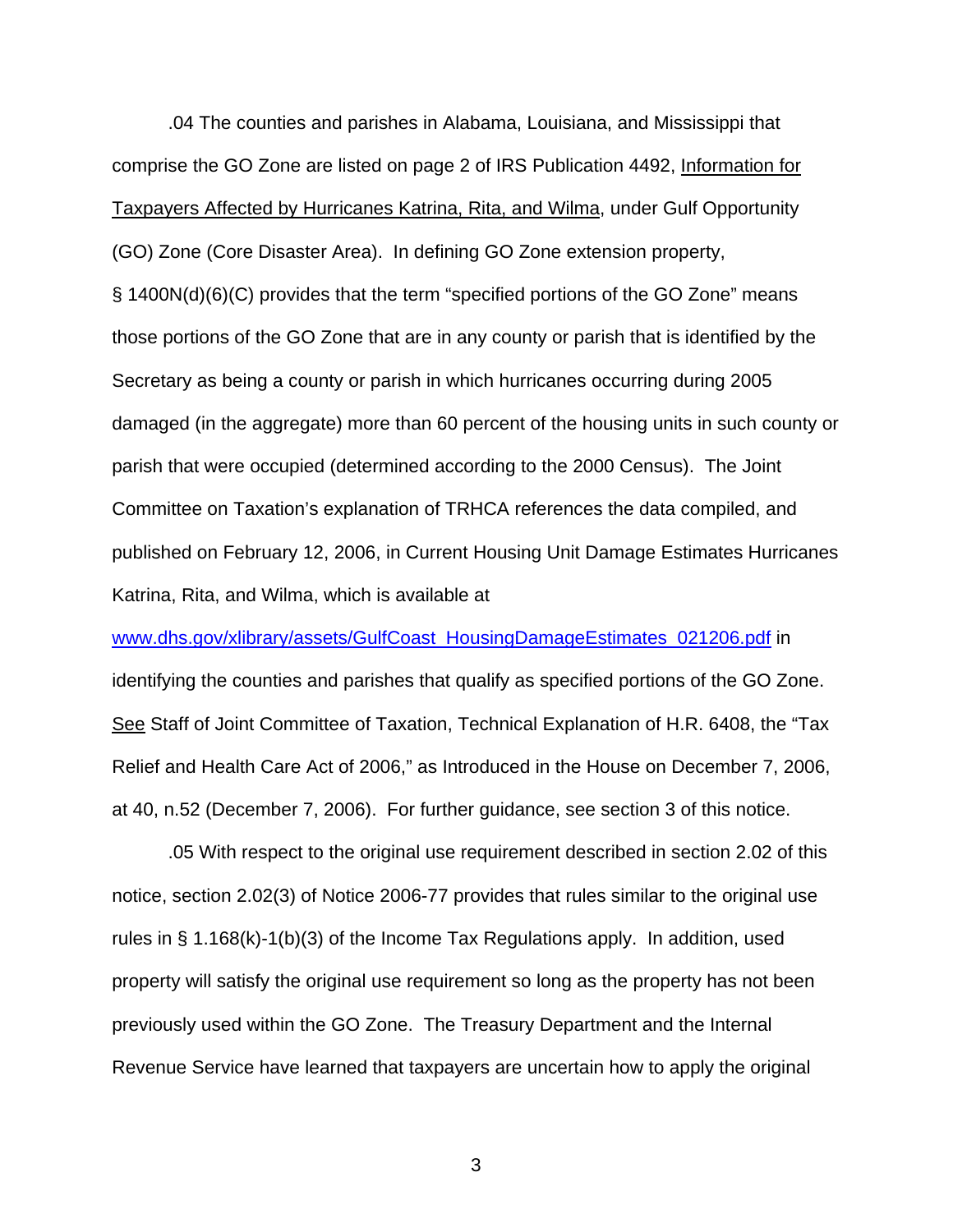use requirement to transactions involving reconditioned or rebuilt property in the GO Zone. This notice clarifies the application of the original use requirement in § 1400N(d)(2)(A)(iii) for GO Zone property, including GO Zone extension property. SECTION 3. SPECIFIED PORTIONS OF THE GO ZONE

Solely for purposes of § 1400N(d)(6), the portions of the GO Zone that are the specified portions of the GO Zone are:

.01 Alabama: No counties.

.02 Louisiana: The parishes of Calcasieu, Cameron, Orleans, Plaquemines, St. Bernard, St. Tammany, and Washington.

.03 Mississippi: The counties of Hancock, Harrison, Jackson, Pearl River, and Stone.

#### SECTION 4. GO ZONE EXTENSION PROPERTY

 .01 Definition. GO Zone extension property is depreciable property that meets all of the following requirements:

(1) Property that is described in  $\S$  1400N(d)(2)(A)(i), (ii), (iii), and (iv), and in sections 2.02(1), (2), (3), and (4) of Notice 2006-77 (as modified by section 5 of this notice);

(2) Property that is not described in  $\S$  1400N(d)(2)(B) and in section 2.03 of Notice 2006-77;

 (3) Substantially all of the use of the property is in one or more specified portions of the GO Zone (as defined in section 3 of this notice). For purposes of this section 4.01(3), the term "substantially all" means 80 percent or more during each taxable year. If greater than 20 percent of the use of the property is outside the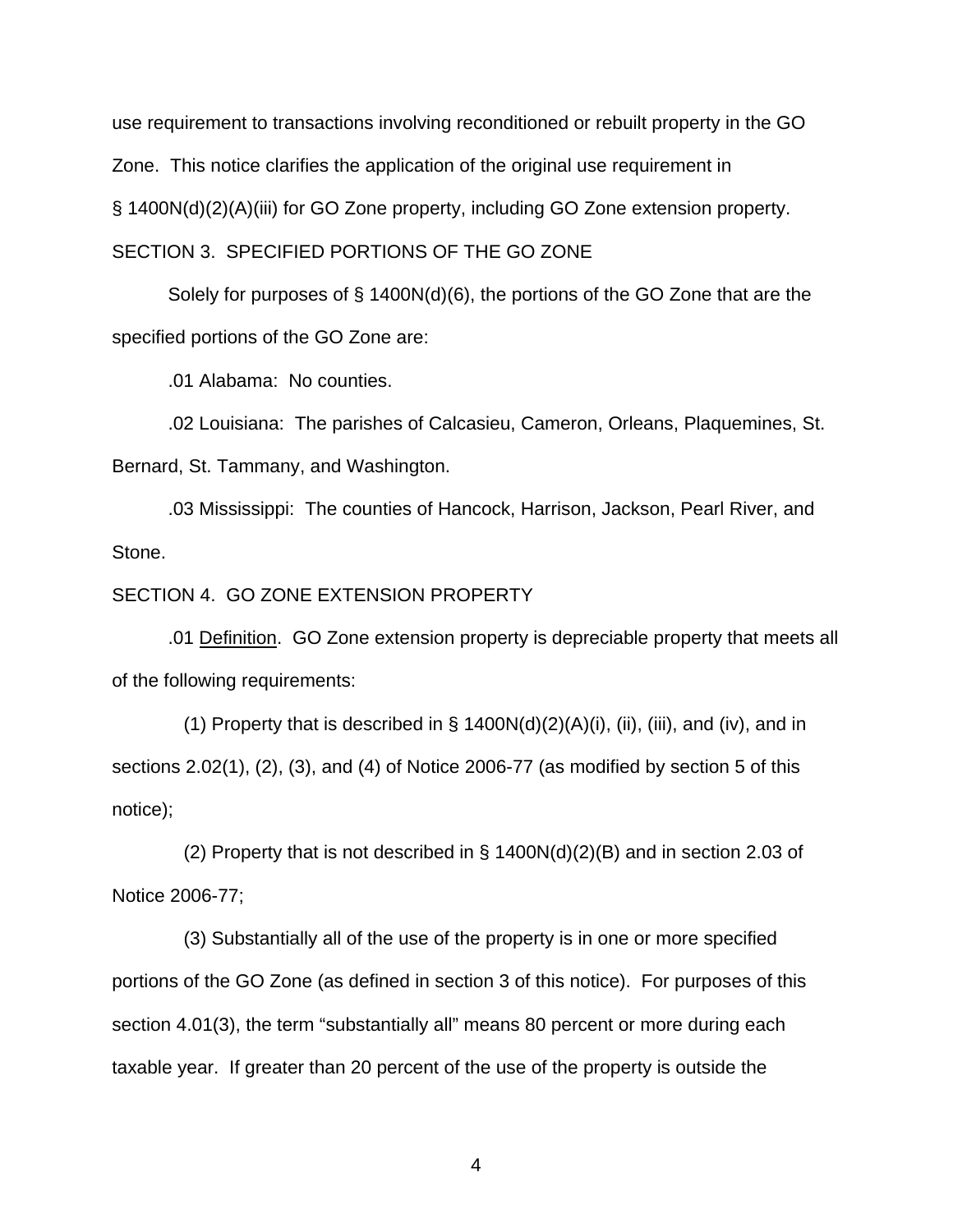counties and parishes designated as being part of the specified portions of the GO Zone, then the property is not GO Zone extension property under § 1400N(d)(6); and

(4)(a) Property that is nonresidential real property (as defined in  $\S$  168(e)(2)(B)) or residential rental property (as defined in § 168(e)(2)(A)) and depreciated under § 168 and placed in service by the taxpayer on or before December 31, 2010; or

 (b) In the case of a taxpayer that places in service on or before December 31, 2010, a building (as defined in  $\S$  1.48-1(e)(1)) that is described in section 4.01(4)(a) of this notice and is GO Zone extension property, property that is described in  $\S$  168(k)(2)(A)(i) and  $\S$  1.168(k)-1(b)(2)(i) if substantially all of the use of such property is in the building and such property is placed in service by the taxpayer not later than 90 calendar days after the building is placed in service by the taxpayer. For purposes of this section 4.01(4)(b), the term "substantially all" means 80 percent or more during each taxable year. If greater than 20 percent of the use of the property is not in the building, then the property is not GO Zone extension property. Further, land improvements that are not in the building (for example, the sidewalks surrounding the building) are not GO Zone extension property. Moreover, if the building that is described in section 4.01(4)(a) of this notice and is GO Zone extension property is a multi-story building and the floors of that building are placed in service by the taxpayer on different dates, the taxpayer must place in service the property described in this section 4.01(4)(b) not later than 90 calendar days after the entire building is placed in service by the taxpayer but not later than March 31, 2011.

.02 Determination of Adjusted Basis Qualifying for the GO Zone Additional First Year Depreciation Deduction.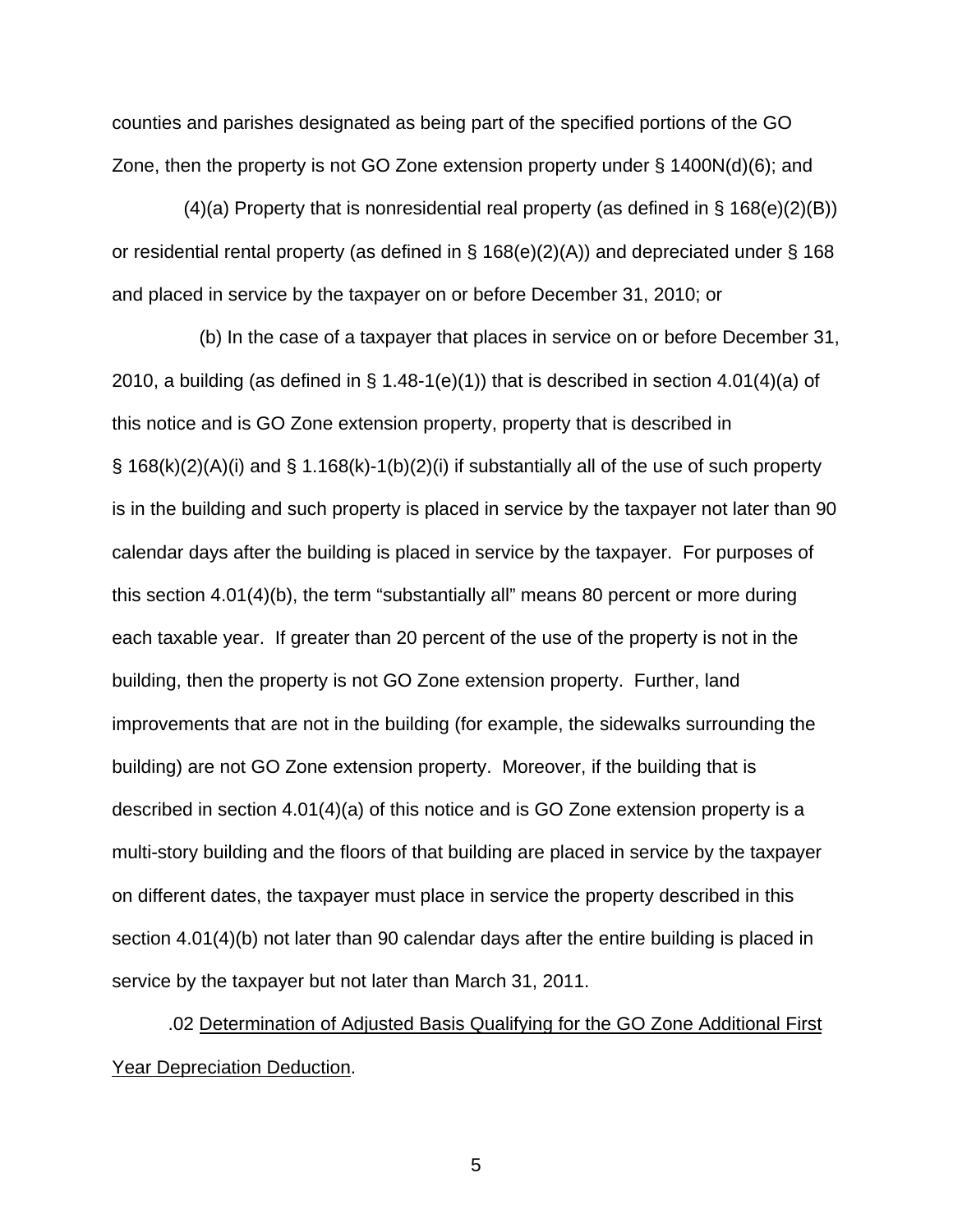(1) Property described in  $\S$  1400N(d)(6)(B)(ii)(l) and section 4.01(4)(a) of this notice.

 (a) In general. In the case of GO Zone extension property described in § 1400N(d)(6)(B)(ii)(I) and section 4.01(4)(a) of this notice (GO Zone extension real property), § 1400N(d)(6)(D) provides that the GO Zone additional first year depreciation deduction is available only for the adjusted basis of such property attributable to manufacture, construction, or production before January 1, 2010. The amounts of adjusted basis of the property attributable to manufacture, construction, or production before January 1, 2010, are referred to as "progress expenditures."

 (b) Determination of progress expenditures. For purposes of § 1400N(d)(6)(D), progress expenditures for GO Zone extension real property that is manufactured, constructed, or produced generally is the amount paid or incurred that is properly chargeable to capital account with respect to the property. The amount that is properly chargeable to capital account for purposes of § 1400N(d)(6)(D) also includes any other costs paid or incurred by the taxpayer, such as interest, or any other direct or indirect costs that are required to be capitalized under § 263A(a) and the regulations thereunder with respect to the manufacture, construction, or production of the property.

 For GO Zone extension real property actually manufactured, constructed, or produced by the taxpayer, the amount paid or incurred by the taxpayer is properly chargeable to capital account at the time and to the extent that the amount is properly includible in computing basis of the property under the taxpayer's method of accounting, such as, for example, after the requirements of § 461 (including the economic performance requirement of § 461(h)) are satisfied.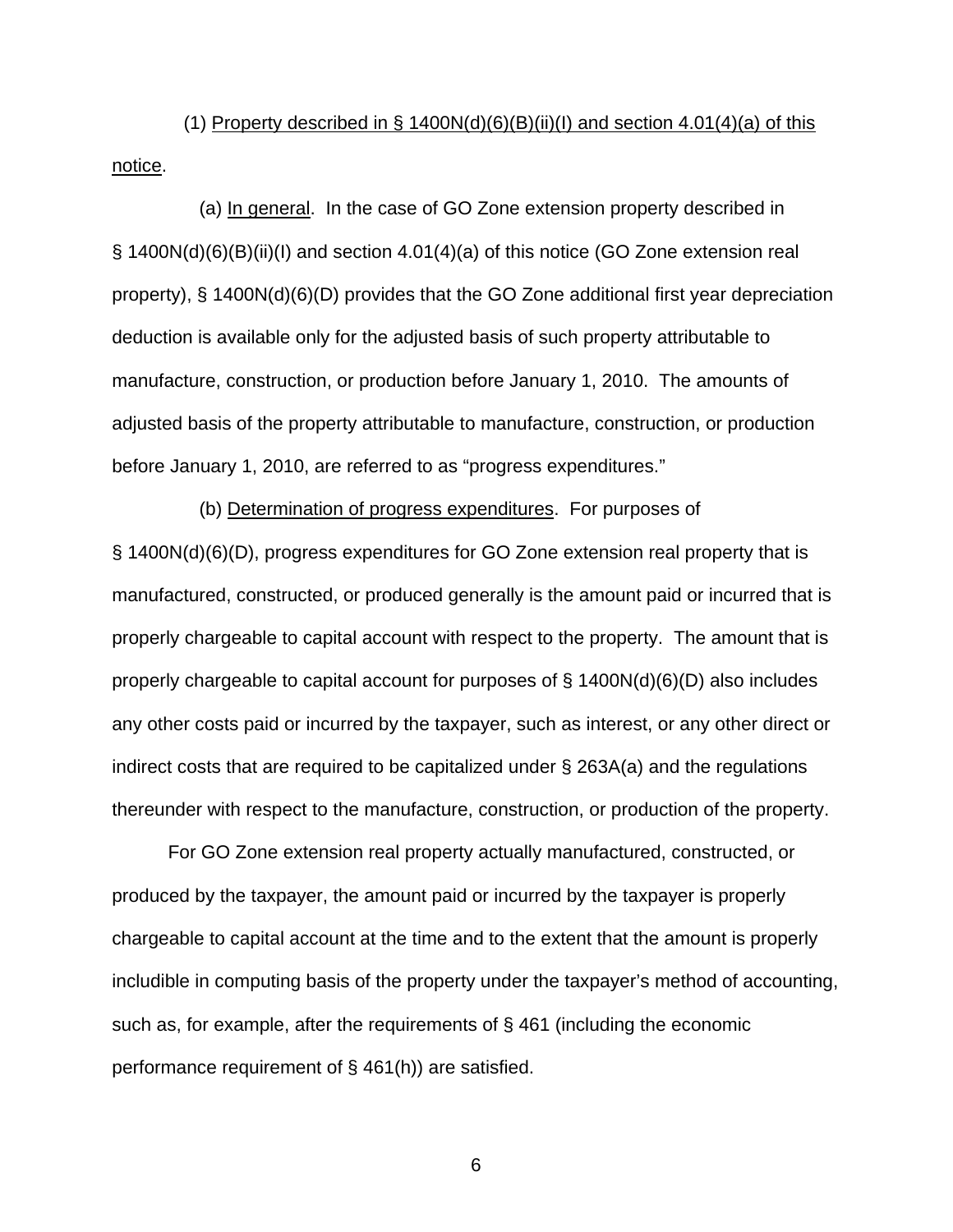In the case of GO Zone extension real property that is manufactured,

constructed, or produced for the taxpayer by another person under a written binding contract (as defined in  $\S$  1.168(k)-1(b)(4)(ii)), the amount that is properly chargeable to capital account for purposes of  $\S$  1400N(d)(6)(D) includes any payments by the taxpayer under the contract that represent part of the purchase price of the property but only to the extent progress is made in manufacture, construction, or production of the property, or, to the extent costs are incurred by the taxpayer earlier than payments are made (determined on a cumulative basis for the property), any part of that price for which the taxpayer has satisfied the requirements of §461 (including the economic performance requirement of § 461(h)). In the case of an accrual method taxpayer, the taxpayer has made a payment if the transaction would be considered a payment by a taxpayer using the cash receipts and disbursements method of accounting. Solely for purposes of this paragraph, the written binding contract must be entered into before the manufacture, construction, or production of the property to be delivered under the contract is completed.

 With respect to GO Zone extension real property that is manufactured, constructed, or produced by another person and is purchased by the taxpayer after the manufacture, construction, or production of the property is completed, only the part of the purchase price attributable to the cost of manufacture, construction, or production of the GO Zone extension real property before January 1, 2010, is eligible for the GO Zone additional first year depreciation deduction.

(2) Property described in § 1400N(d)(6)(B)(ii)(II) and section 4.01(4)(b) of this notice. The progress expenditure rule in § 1400N(d)(6)(D) and section 4.02(1) of this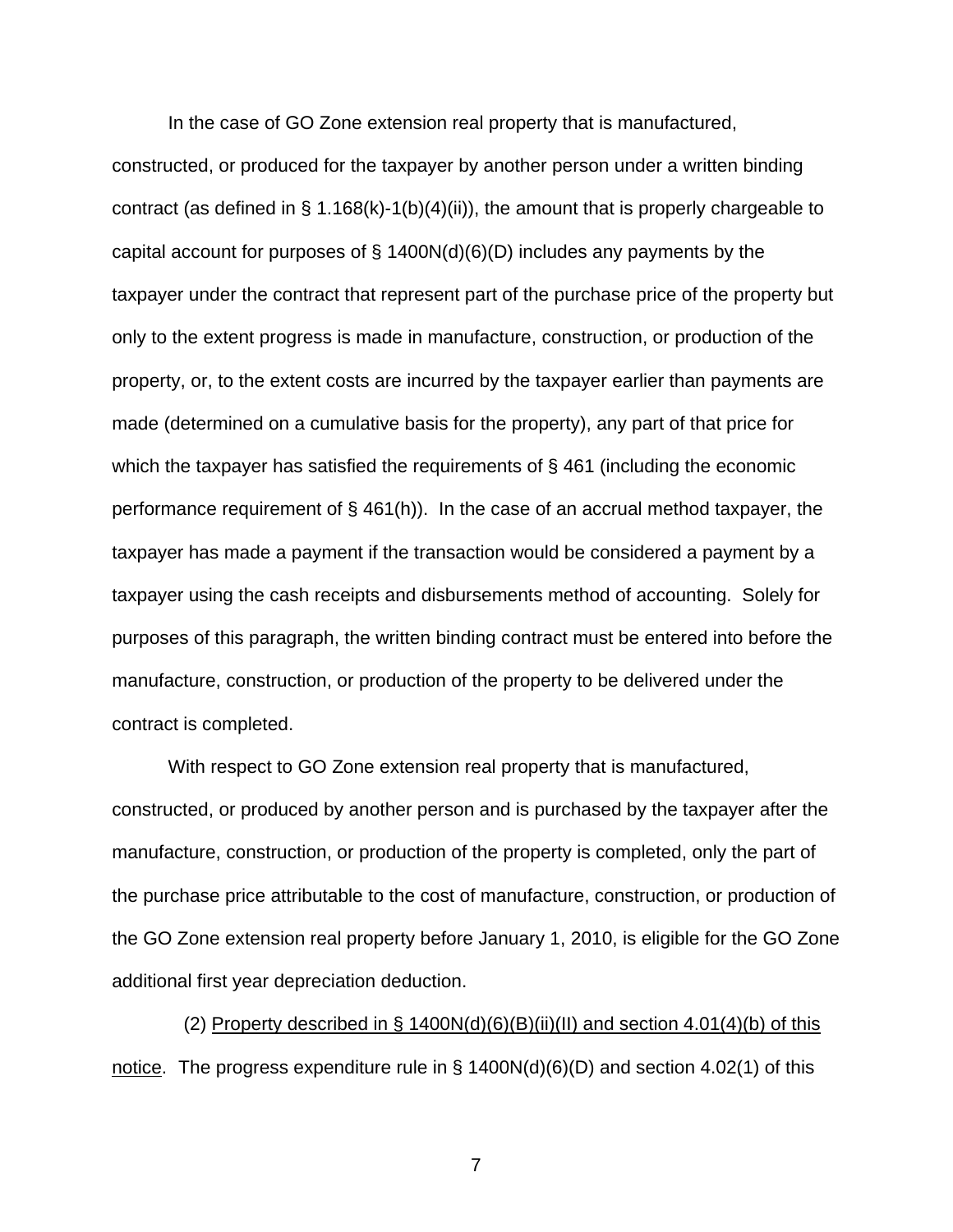notice does not apply to the GO Zone extension property described in § 1400N(d)(6)(B)(ii)(II) and section 4.01(4)(b) of this notice (GO Zone extension personal property). Accordingly, the unadjusted depreciable basis (as defined in § 1.168(b)-1(a)(3)) of such GO Zone extension personal property is eligible for the GO Zone additional first year depreciation deduction (assuming all requirements are met). SECTION 5. ORIGINAL USE REQUIREMENT FOR THE GO ZONE ADDITIONAL FIRST YEAR DEPRECIATION DEDUCTION

.01 In general. For purposes of the GO Zone additional first year depreciation deduction, depreciable property will meet the requirements of  $\S$  1400N(d)(2)(A)(iii) if the original use of the property commences with the taxpayer in the GO Zone on or after August 28, 2005. Except as provided in rules similar to the original use rules in § 1.168(k)-1(b)(3)(iii) (sale-leaseback, syndication, and certain other transactions) and in § 1.168(k)-1(b)(3)(iv) (fractional interests in property), original use means the first use to which the property is put, whether or not that use corresponds to the use of the property by the taxpayer. Thus, additional capital expenditures paid or incurred by a taxpayer to recondition or rebuild property that is acquired by purchase or owned by the taxpayer satisfy the original use requirement because it is the first use to which the improvement is put.

The cost of reconditioned or rebuilt property does not satisfy the original use requirement because the reconditioned or rebuilt property has been previously used. However, for purposes of the GO Zone additional first year depreciation deduction, used property (including reconditioned or rebuilt property) will satisfy the original use requirement so long as the property has not been previously used within the GO Zone.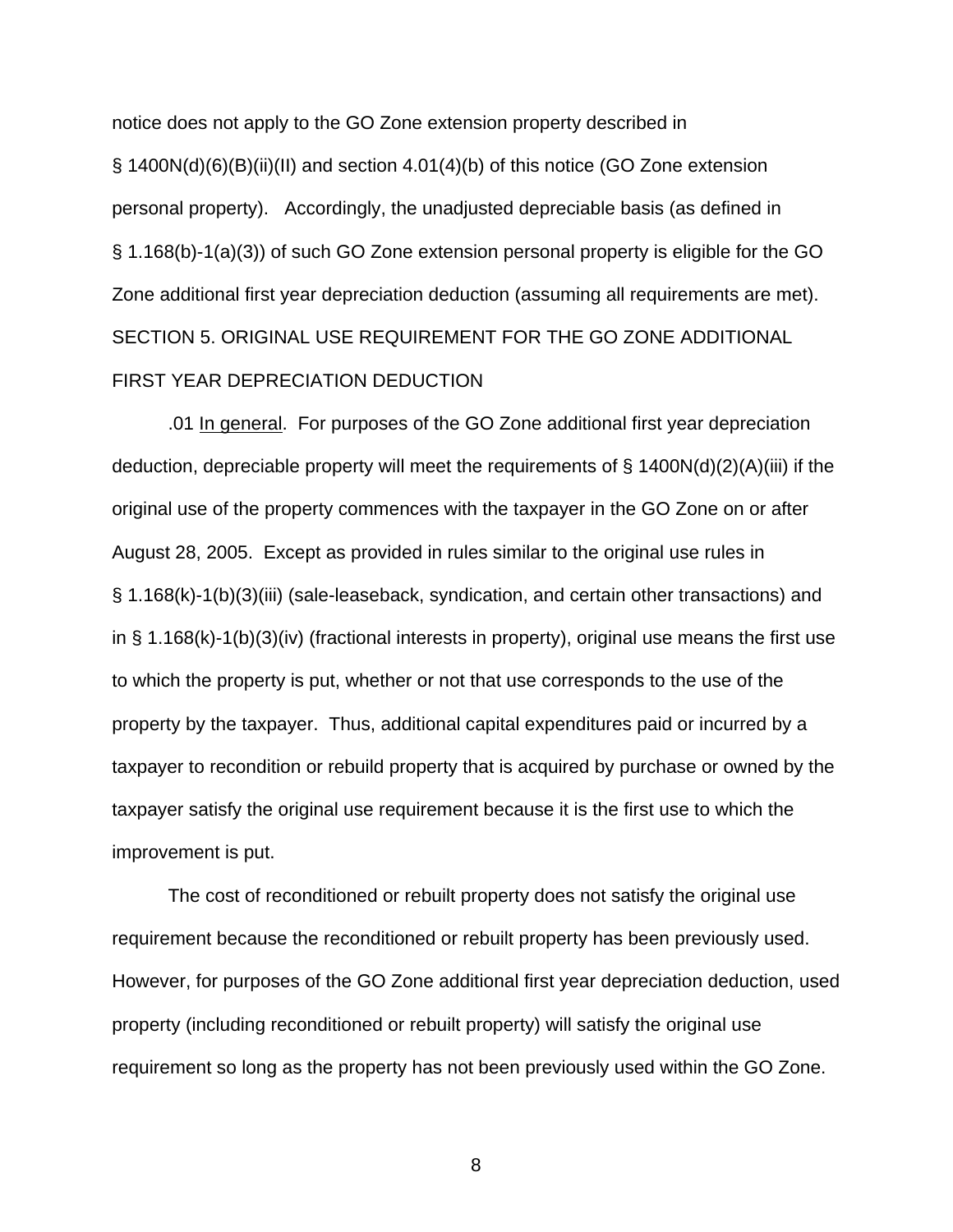Thus, unlike the rules in § 1.168(k)-1(b)(3)(i), the portion of the cost of reconditioned or rebuilt property that is attributable to the cost of capital expenditures that were not previously used within the GO Zone will satisfy the original use requirement, regardless of whether or not the underlying property (before being reconditioned or rebuilt) to which the capital expenditures relate was previously used either inside or outside of the GO Zone. The question of whether property is reconditioned or rebuilt property is a question of fact. For purposes of this section 5.01, property that contains used parts will not be treated as reconditioned or rebuilt if the cost of the used parts is not more than 20 percent of the total cost of the property, whether acquired or self-constructed.

Rules similar to the rules in  $\S$  1.168(k)-1(b)(3)(ii), (iii), and (iv) also apply for purposes of the original use requirement for the GO Zone additional first year depreciation deduction.

.02 Examples. The following examples illustrate the provisions of this section 5.

Example 1. In July 2005, A, a calendar-year taxpayer, placed in service a new building that is located in the GO Zone. During 2007,  $\underline{A}$  incurs \$2,000,000 of capital expenditures to renovate and expand such building. In October 2007,  $\Delta$  places these capital expenditures in service for use in  $A$ 's trade or business. The \$2,000,000 of capital expenditures incurred by  $\underline{A}$  satisfies the original use requirement. Assuming all other requirements are met,  $\underline{A}$  may claim the GO Zone additional first year depreciation deduction for the \$2,000,000 of capital expenditures, regardless of whether the \$2,000,000 is added to the basis of the building or is capitalized as a separate asset.

Example 2. In March 2007,  $\underline{B}$ , a calendar-year taxpayer, purchases from  $\underline{C}$  for \$5,000,000 a damaged building that is located in the GO Zone and has been previously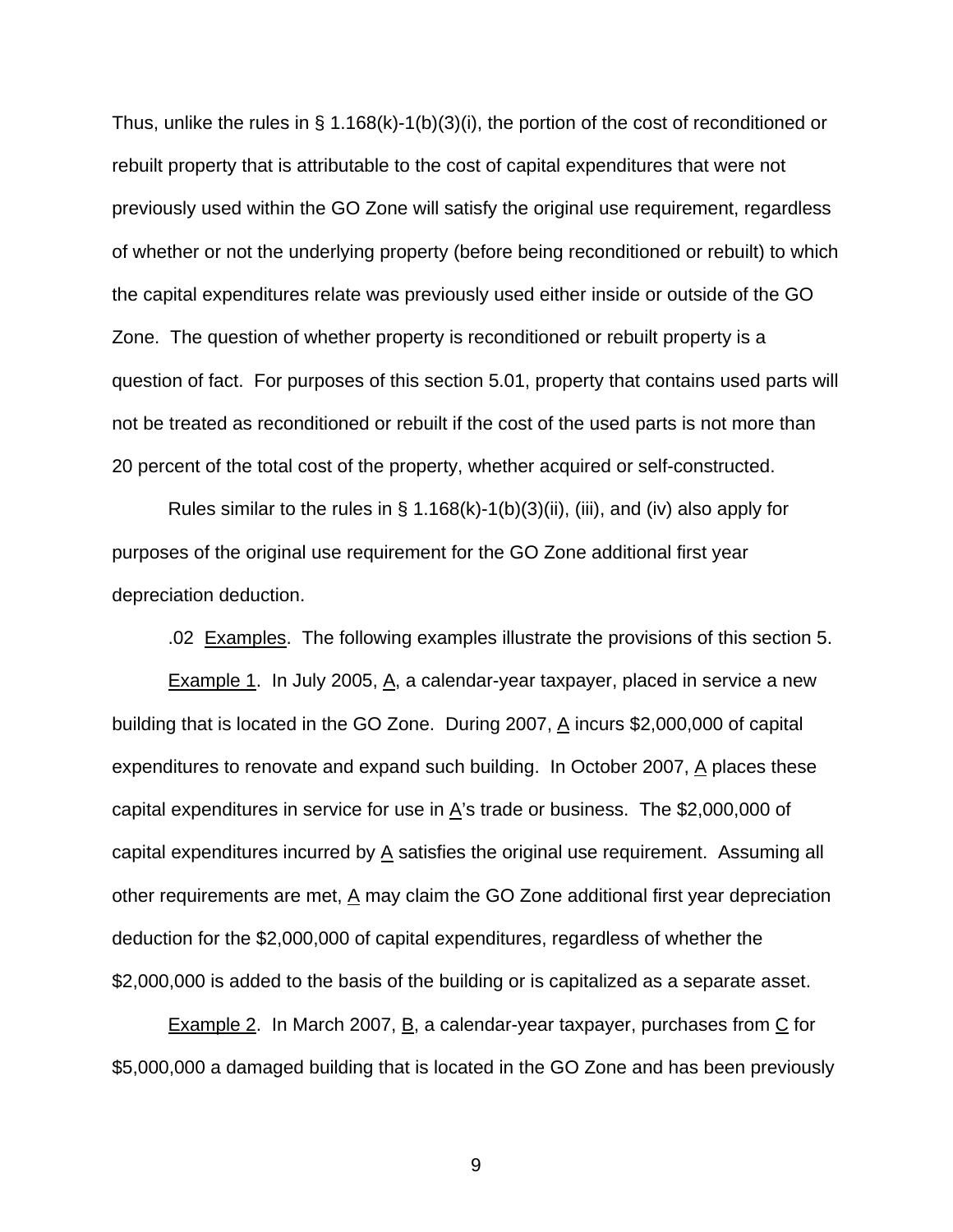used in  $C$ 's trade or business. In August 2007,  $\overline{B}$  incurs \$4,000,000 of capital expenditures to renovate the building. In November 2007, B places the building in service for use in B's trade or business. The \$5,000,000 purchase price does not qualify for the GO Zone additional first year depreciation deduction because the building was previously used by  $C$  within the GO Zone and, therefore, the original use requirement is not met. However, the \$4,000,000 of capital expenditures incurred by  $\underline{B}$ satisfies the original use requirement. Assuming all other requirements are met, B may claim the GO Zone additional first year depreciation deduction for the \$4,000,000 of capital expenditures, regardless of whether the \$4,000,000 is added to the basis of the building or is capitalized as a separate asset.

**Example 3. D owns a building in the GO Zone that was used in**  $D$ **'s trade or** business prior to Hurricane Katrina. This building was badly damaged by Hurricane Katrina. Since that hurricane, the building has been closed. D incurs \$3,000,000 of capital expenditures to renovate and improve the closed building. All of the \$3,000,000 capital expenditures are components and properties not previously used in the GO Zone. Upon completion of the improvements in March 2007, D decides to sell the stillclosed building instead of placing the renovated building in service. In May 2007,  $\underline{D}$ sells the building to E for \$8,000,000. At the time of the sale, the fair market value of the improvements made by  $\underline{D}$  is \$3,000,000. None of the improvements made by  $\underline{D}$ were placed in service by  $\underline{D}$  and, therefore,  $\underline{D}$  could not take a depreciation deduction with respect to the improvements. In June 2007,  $E$  places the building (with the improvements) in service for use in  $E$ 's trade or business. Of  $E$ 's total cost of the building (\$8,000,000), \$5,000,000 is attributable to the part of the building previously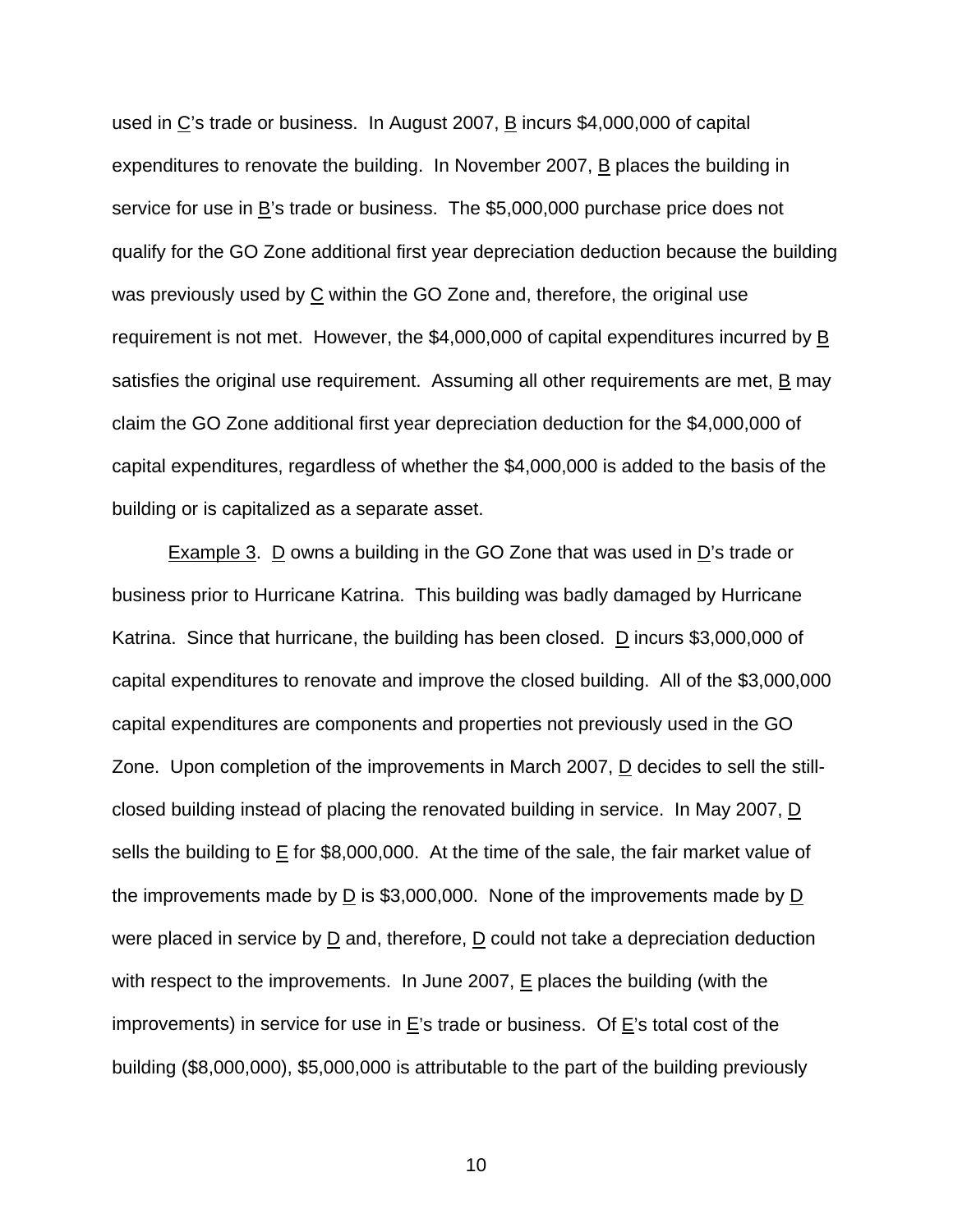used in the GO Zone and \$3,000,000 is attributable to the improvements made by D that were not previously used in the GO Zone. Consequently, 62.5 percent of E's total cost of the building is attributable to used components and property and, thus, E has purchased a reconditioned or rebuilt building. Of  $E$ 's total cost of the building (\$8,000,000), \$5,000,000 does not qualify for the GO Zone additional first year depreciation deduction because this amount is attributable to property previously used in the GO Zone. However, the remaining amount of \$3,000,000 is for improvements that were not previously used in the GO Zone and, thus, satisfies the original use requirement. Assuming all other requirements are met,  $E$  may claim the GO Zone additional first year depreciation deduction for the \$3,000,000 cost of the improvements.

**Example 4.** The facts are the same as in **Example 3**, except that  $\overline{D}$  incurs \$7,000,000 of capital expenditures to renovate and improve the closed building, all of the \$7,000,000 capital expenditures are components and properties not previously used in the GO Zone, and the fair market value of these improvements at the time of the sale of the building to  $E$  is \$7,000,000. Of  $E$ 's total cost of the building (\$8,000,000), \$1,000,000 is attributable to the part of the building previously used in the GO Zone and \$7,000,000 is attributable to the improvements made by  $\underline{D}$  that were not previously used in the GO Zone. Consequently, only 12.5 percent of E's total cost of the building is attributable to used parts and, thus,  $E$  is treated as purchasing a new building (and not a reconditioned or rebuilt building). Thus,  $E$ 's total cost of the building (\$8,000,000) satisfies the original use requirement. Assuming all other requirements are met,  $E$  may claim the GO Zone additional first year depreciation deduction for the \$8,000,000 cost of the building.